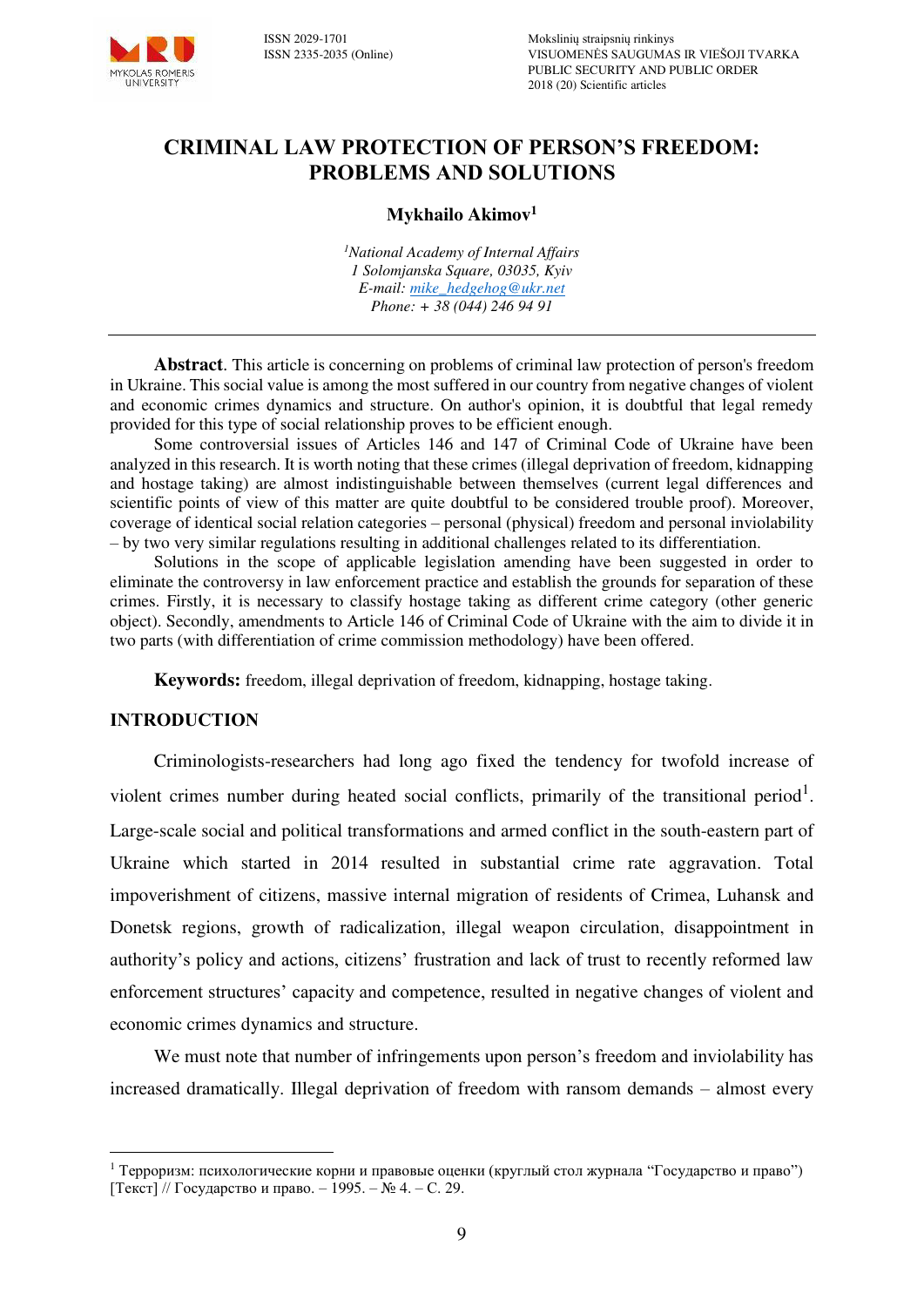

day we get these horrible messages from the media. Therefore it is doubtful that legal remedy provided for this type of social relationship that was for the first time envisaged in separate chapter of Criminal Code's Special Part proves to be efficient enough. Law enforcement practices prove low efficiency of relevant regulations. We must note that numerous cases are known when identical actions are classified by law enforcement and courts with different articles of applicable criminal legislation (reclassification is performed during investigation).

We consider that latter can be explained with presence of substantial disadvantages (Articles 146 and 147 of Criminal Code of Ukraine). The key disadvantages, in our opinion, are:

 coverage of identical social relation categories – personal (physical) freedom and personal inviolability – by two very similar regulations resulting in additional challenges related to its differentiation;

 Article 146 envisages responsibility for two separate crimes – illegal deprivation of freedom and kidnapping;

• insufficient criminal law regulation of violence characterizing the abovementioned crimes.

# **ANALYSIS OF RECENT RESEARCH AND PUBLICATIONS**

Few Ukrainian legal researchers tried to make a complex analysis of criminal law protection of person's freedom so far. Nevertheless it is worth to mention scientific works by Volodymyr Antypenko, Nataliia Boiko,Volodymyr Lipkan, Sergii Mokhonchuk, Anna Politova and Oksana Volodina.

The aim of this article is to analyze applicable legislation regulating criminal responsibility for crimes against person's freedom in order to improve criminal law protection of these public relations and to simplify the criminal law qualification of such acts according to current Criminal Code of Ukraine.

#### **METHODS OF RESEARCH**

Different methods of research were used in this work. Dialectical method allowed to research different norms of current criminal legislation of Ukraine in its interconnection. Logical-semantic method permitted to examine terms and definitions analyzed in this article. Formal-juridical method enabled to establish content and meaning of these terms and definitions as well as justify suggestions and conclusions onto their changes and amendments. Method of analysis and synthesis was employed to characterize different elements of the crimes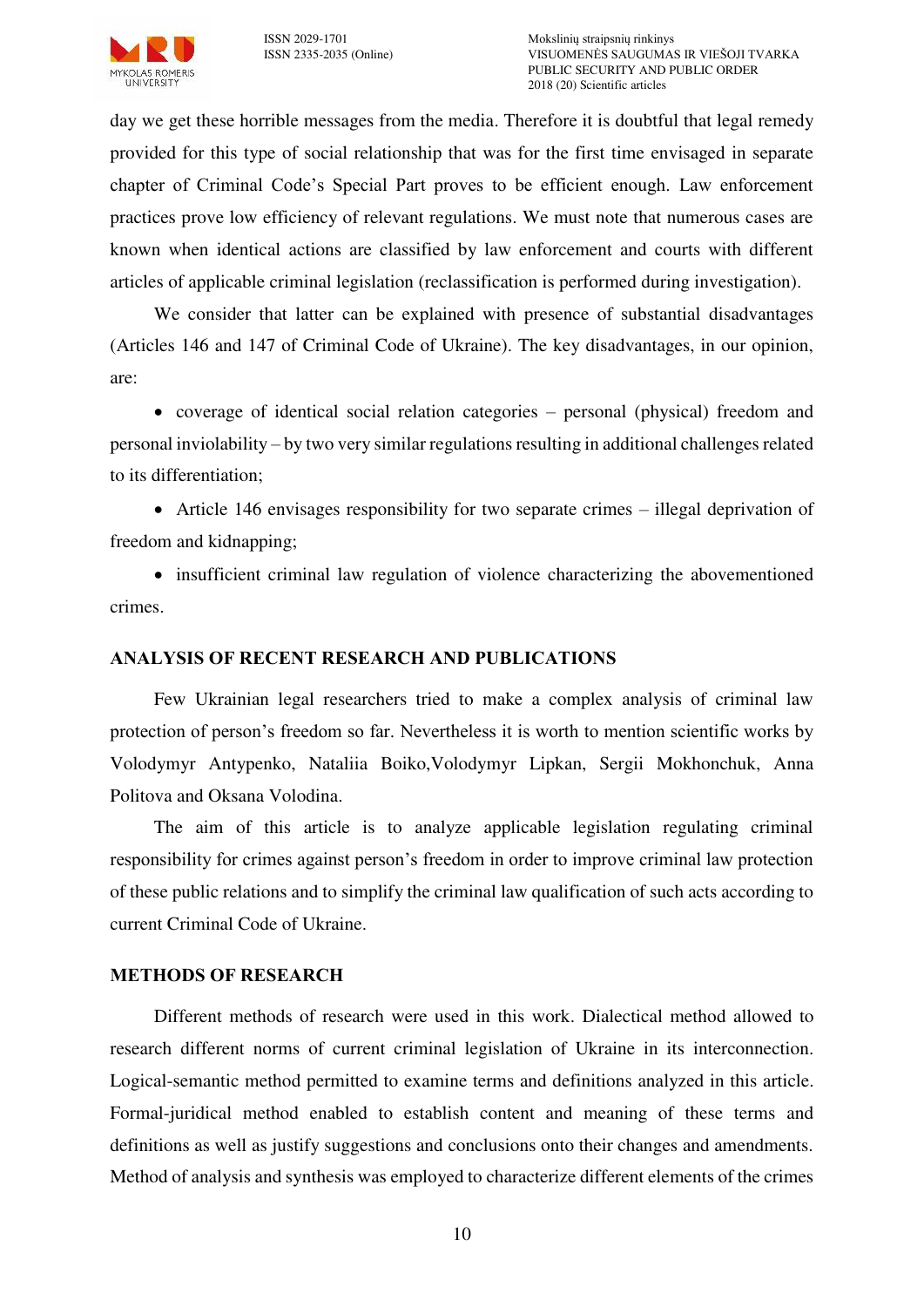

ISSN 2029-1701 Mokslinių straipsnių rinkinys VISUOMENĖS SAUGUMAS IR VIEŠOJI TVARKA PUBLIC SECURITY AND PUBLIC ORDER 2018 (20) Scientific articles

according to Articles 146 and 147 of Criminal Code of Ukraine and their place at the structure of this Code's Special Part.

## **MAIN PART**

We will start with the definition of object of criminal law protection. Many sources already stressed on incompliance of terms, namely the difference between constitutional definition of «freedom» and criminal law definition of crimes «against personal freedom»2. Traditionally freedom is defined as subjective opportunity to take actions or refuse to act based on constitutional rights and freedoms while freedom is an ability to choose aim of activity and consolidate efforts required for its achievement. These definitions are not identical – though according to Article 8 of the Constitution of Ukraine all legislation must comply with it and must be developed on its basis. Taking the abovementioned into consideration and due to absence of regulations regarding attacks upon honor and dignity in Chapter III of Special Part (Criminal Code of Ukraine) we consider it appropriate to change the title of this chapter – «Crimes against personal freedom».

Current version of Articles 146 and 147 of the Criminal Code of Ukraine allows to specify these crimes only with its subjective features: person is held liable for illegal deprivation of freedom starting from the age of 16, for hostage taking – starting from the age of 14. Also one of essential features of hostage taking as a crime is its commission with aim to stimulate the targeted persons to perform or refuse to perform certain actions as conditions of hostage release; this aim is absent in case of illegal deprivation of freedom or kidnapping. But can we consider the abovementioned optimal for correct differentiation? Our answer is negative and we will explain why.

Firstly, statistical data indicate that minors rarely are involved in commission of these crimes. Therefore the percentage of persons aged 14-16 among suspects is even lower. Secondly, simple offense elements according to Articles 146 and 147 of the Criminal Code of Ukraine are structurally formal – considered to be completed from the moment of actual deprivation of victim's freedom of movement. At this stage the aim of crime may not be detected at all; therefore, perspective of separation of illegal deprivation of freedom, kidnapping and hostage taking seems to be doubtful. More sufficient and evident grounds are necessary to distinguish the abovementioned crimes.

 $\overline{a}$ <sup>2</sup> Володіна О. О. Кримінальна відповідальність за викрадення людини (аналіз складу злочину) : автореф. дис. на здобуття наук. ступеня канд. юрид. наук : спец. 12.00.08 ,,Кримінальне право та кримінологія; кримінально-виконавче право" [Текст] / О. О. Володіна. – Х., 2003. – C. 8.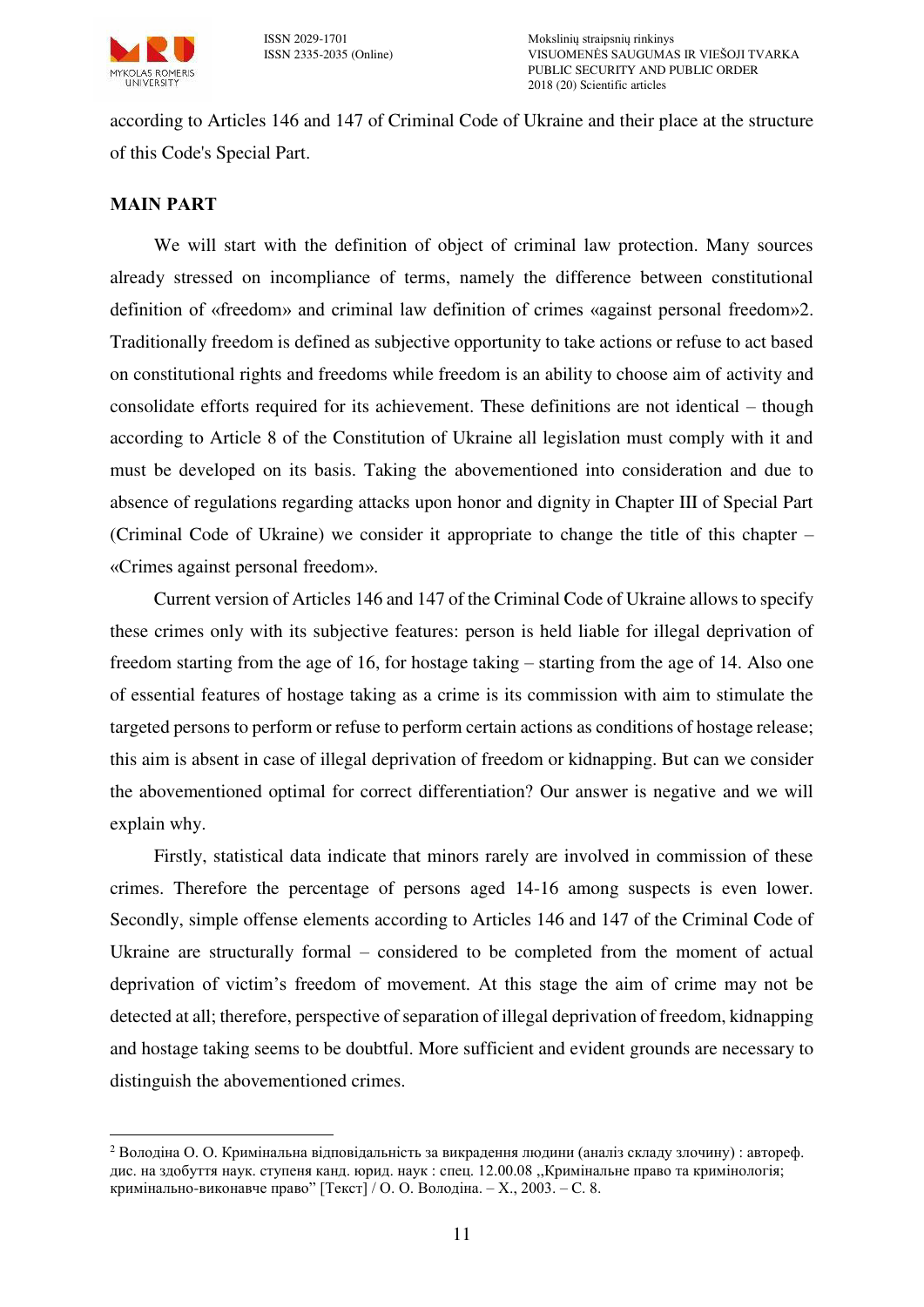

If we refer to objective aspect of the abovementioned crime elements, unfortunately we will not find any definition of its modus operandi in relevant dispositions. Theory of criminal law provides traditional interpretations of:

 $\bullet$  illegal deprivation of freedom – illegal isolation of person against his/her will in a place where he/she has already been located or came voluntarily with any limitation of freedom of movement<sup>3</sup>;

 $\bullet$  kidnapping – illegal concealed or open, with use of force or trust abuse, extraction of person from his/her social environment against his/her will with further transportation to other place combined with any limitation of freedom of movement<sup>4</sup>;

 hostage taking – illegal active behavior resulting in seizure of a person against his/her will followed by threats of violence or use of force;

 $\bullet$  hostage detention – illegal active or passive behavior resulting in obstructions created for the person to change his/her location followed by threats of violence or use of force.

Taking the abovementioned we may conclude that kidnapping itself is a special regulation related to illegal deprivation of freedom and hostage taking is a special regulation related to both. But this fact is not a ground for its mutual separation.

Position of some scholars who think that the very fact of persons being captured or isolated during hostage taking and content of relevant demands made are not considered to be a secret comparing to covert demands and isolation typical for kidnapping<sup>5</sup> seems to be controversial. As it has already been proved by other experts, the abovementioned does not

 $\overline{a}$ <sup>3</sup> Бойко Н.В. Ответственность за незаконное лишение свободы по советскому уголовному праву: автореф. дис. на соискание научн. степени канд. юрид. наук : спец. 12.00.08 ,,Уголовное право и криминология, исправительно-трудовое право" [Текст] / Н.В. Бойко. – Х., 1989. – C. 15; Гаухман Л. Об ответственности за захват заложников [Текст] / Лев Гаухман, Сергей Максимов, Светлана Сауляк // Законность. – 1994. – № 10. – С. 45; Лысов М. Ответственность за незаконное лишение свободы, похищение человека и захват заложников [Текст] / Михаил Лысов // Российская юстиция. – 1994. –  $N_2$  5. – C. 40.

<sup>4</sup> Володіна О. О. Кримінальна відповідальність за викрадення людини (аналіз складу злочину) : автореф. дис. на здобуття наук. ступеня канд. юрид. наук : спец. 12.00.08 ,,Кримінальне право та кримінологія; кримінально-виконавче право" [Текст] / О. О. Володіна. – Х., 2003. – C. 16; Габибова Г. Отграничение похищения человека от захвата заложника [Текст] / Гюльнара Габибова // Законность. – 2002. – № 11. – С. 50; Зубкова В. И. Ответственность за похищение человека по уголовному законодательству России [Текст] / В. И. Зубкова, И. М. Тяжкова // Вестник Московского университета. Серия 11 "Право". –  $1996. - N_2 2. - C. 55.$ 

<sup>5</sup> Зубкова В. И. Ответственность за похищение человека по уголовному законодательству России [Текст] / В. И. Зубкова, И. М. Тяжкова // Вестник Московского университета. Серия 11 "Право". – 1996. – №  $2. - C. 54.$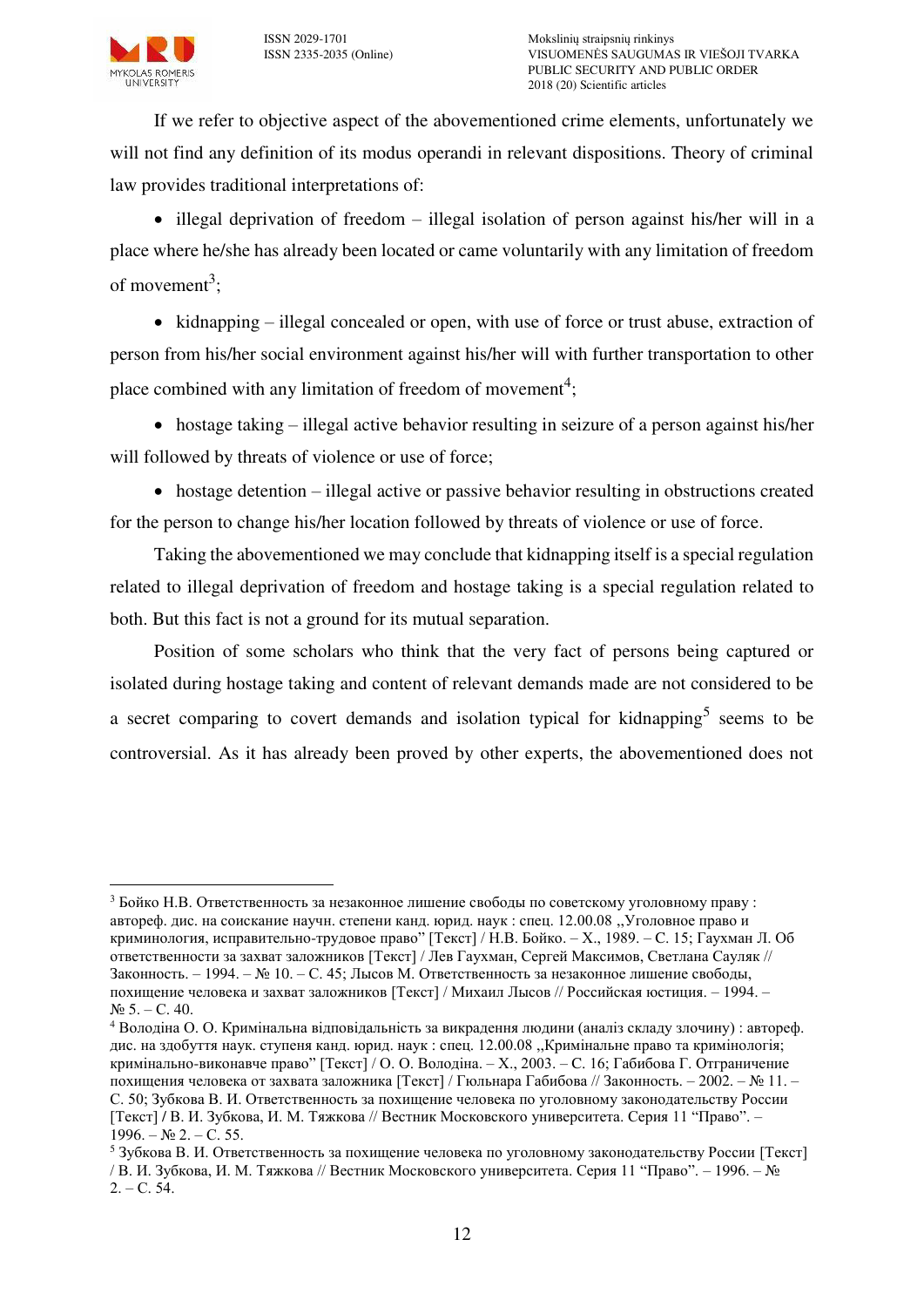stem from dispositions of mentioned regulations; therefore it extends the interpretation provided by criminal law and is not required for practical use<sup>6</sup>.

In order to eliminate the controversy in law enforcement practice a legislative solution is required to establish the grounds for separation of these offenses. In our opinion this solution must envisage:

classify hostage taking as different crime category (other generic object);

 presenting amendments to Article 146 of Criminal Code of Ukraine by dividing it in two parts (with differentiation of crime commission methodology).

First proposal is justified with the statement that key feature of hostage taking as a crime is not the fact of victim's deprivation of freedom but stimulation of third parties to take any actions or refuse to act as a condition of victim's release. Therefore, the suspect simultaneously inflicts damage to relevant social relations in the area of personal and public safety. Legislative structure of regulation disposition, nature and recipients of suspect's demands, high risk for everyone staying at specific time in specific location to become a hostage proves that this type of criminal offence may inflict damage to extended scope of social relations ensuring protection of person, his/her rights, freedoms and legal interests, optimal functioning of state power bodies, local self-governance bodies, enterprises, agencies and organizations. We think that regulation on responsibility for hostage taking must be transferred to Chapter IX «Crimes against public security» of Special Part of Criminal Code of Ukraine (with the relevant number of the article  $-258-6$ ).

Another factor makes in favor of it. Illegal deprivation of freedom, kidnapping and hostage taking – these formally defined crimes are also characterized as continuous. Thus we should distinguish not only the moment of crime completion from the legal point of view but also the moment of actual crime completion. But in the case of illegal deprivation of freedom between the abovementioned moments the suspect mostly does not perform any socially dangerous acts related to the committed crime (if performs these acts, they are classified cumulatively). In the case of kidnapping and hostage taking situation is different – victim already deprived if his/her freedom still cannot be formally considered as kidnapped because he/she is not extracted and transferred to another location (according to suspect's intention). In the second case victim's freedom is limited but the aim of crime commission – intention to

 $\overline{a}$ <sup>6</sup> Бриллиантов А. Похищение человека или захват заложника ? [Текст] / Александр Бриллиантов // Российская юстиция. – 1999. – № 6. – С. 43.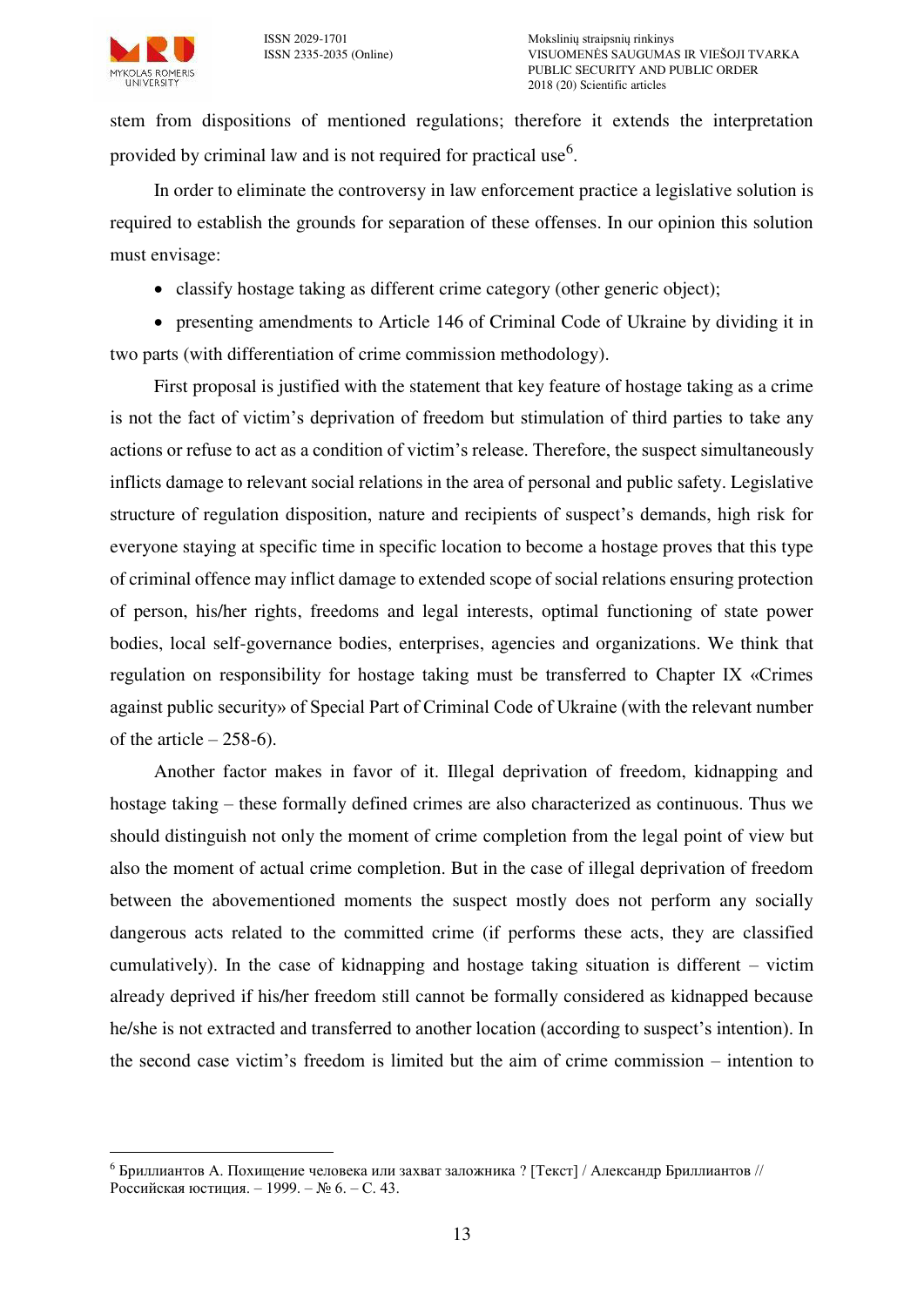

persuade third parties – is still not achieved and any single act hasn't been performed by the suspect yet.

The solution, in our opinion, may be presented as identifying prompting during hostage taking as distinctive feature (essential element) of crime objective part. Its presentation as disposition of divisible crime will enable separating hostage taking from other related actions and adequately assess the committed crime from the criminal law point of view. Taking this into consideration, we offer to amend the formulation of disposition this offence as «seizure or holding person in the status of a hostage combined with prompting...». Firstly, it will allow to classify the suspect's actions (actual hostage taking followed by demands to be met in order to release the victim) as single crime without artificially established cumulation (taking into consideration that sanction imposed in case of hostage taking compared to other crimes that may be committed with prompting is still more strict); secondly, it is more appropriate to identify the moment of its actual completion. In our opinion it is impossible to correctly identify the content of the mentioned action and separate it from illegal deprivation of freedom and kidnapping without clear differentiation of legal and actual moments of hostage seizure as continuous crime, without referring to the period of time between the abovementioned moments (which can affect the classification of crime committed). It would be more appropriate to consider the hostage taking as legally completed action from the moment of prompting at least one of addressees to act or stay inactive regarding specific actions (it conforms more to the crime essence) and actually completed from the moment of hostage (all hostages) captivity termination or his/her (their) death.

Our second offer is preconditioned by the wish to refer to logic of general and special criminal norms formulation which has been ignored by Ukrainian legislators in the course of specific illegal actions criminalization (illegal deprivation of freedom, kidnapping and hostage taking). We consider that Article 146 of Criminal Code of Ukraine must be separated in two articles (illegal deprivation of freedom apart from kidnapping).

These two crimes are characterized as formal in terms of their structure and must be considered as completed from the moment of actual deprivation of victim's freedom (freedom of movement, selection of location etc). But, as it was mentioned previously, these crimes are also continuous. In case of illegal deprivation of freedom between the moments of crime actual and legal completion the suspect mostly does not commit any socially dangerous acts related to this crime. In the case of kidnapping victim who is already deprived of freedom formally is still not considered to be kidnapped before he/she is transferred to another location (decision made by the suspect). This interpretation is traditional for criminal law theory; if we refer to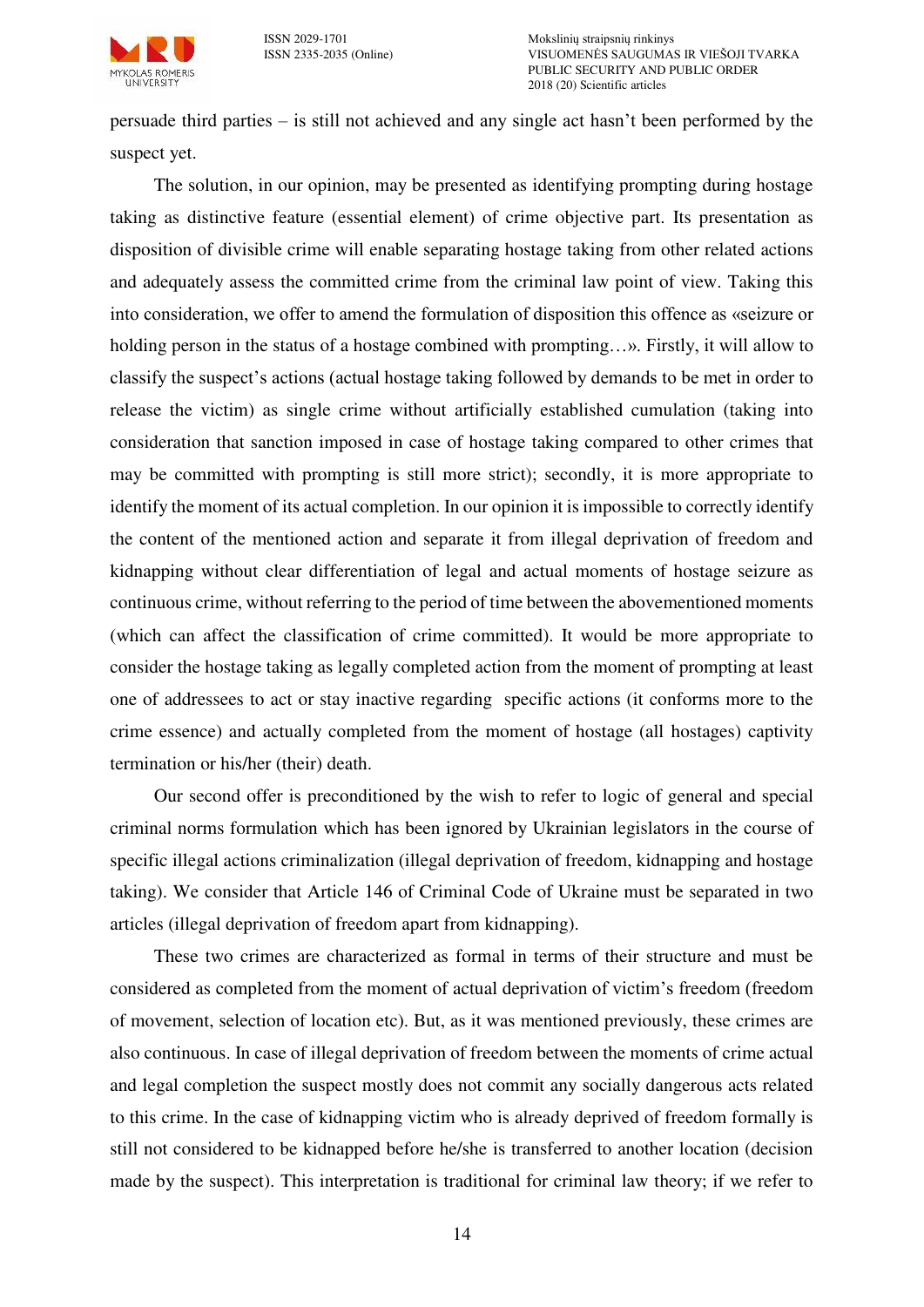

legislation, Part 1 of Article 146 of Criminal Code of Ukraine basically sets these acts as equal which his absolutely incorrect. Kidnapping is a much more complex crime and poses more serious threat to society than illegal deprivation of freedom.

We think that for appropriate criminal law evaluation of crimes against personal freedom these specific socially dangerous acts must be separated in different articles of Chapter III (Special Part of Criminal Code of Ukraine). The most optimal solution is to retain the provision on responsibility for illegal deprivation of freedom (under the title «Illegal deprivation of freedom») at Article 146 and present the responsibility for kidnapping at Article 147 (basically «released» in case if norm on responsibility for hostage taking is transferred to Chapter IX «Crimes against public security» of Special Part of Criminal Code of Ukraine). If disposition is presented as descriptive (in accordance with the abovementioned examples), separation of these acts will be facilitated by the objective elements.

Separate attention must be paid to issue of criminal law evaluation of violence in case of offences against the personal freedom. Part 2 of Article 146 of Criminal Code of Ukraine envisages specific circumstances of this crime commission – «in a way that poses threat to victim's life or health», «followed by physical suffering» and «during extended period of time». As the abovementioned definitions are absent in the law, it is unclear what the legislator's intention was by establishing the evaluation features and delegating the responsibility for definition of physical violence as suffering and specific period of time as extended to the court. The same situation is with the circumstance «using weapon»: does it pose any specific threat to victim's life or health in case of illegal deprivation of freedom and if it does, then is it possible to simultaneously accuse the suspect of two criminal offences with these duplicative features? In our opinion, in this case we can distinguish both aggravating and especially aggravating features. Therefore we need to systematize and modify it: «combined with violence which does not pose threat to life or health at the moment of infliction» is defined as aggravating, аnd «combined with violence posing threat to life or health at the moment of infliction» and «inflicted during extended period of time» – as especially aggravating. «Using weapon», in our opinion, should be excluded – these actions refer to another object of criminal law protection and classified cumulatively.

During the hostage taking with victims' isolation in specific cases suspects use violence against victims and any person attempting to obstruct the offence or terminate it. Some scholars consider that any type of violence goes beyond the limit of basic elements and requires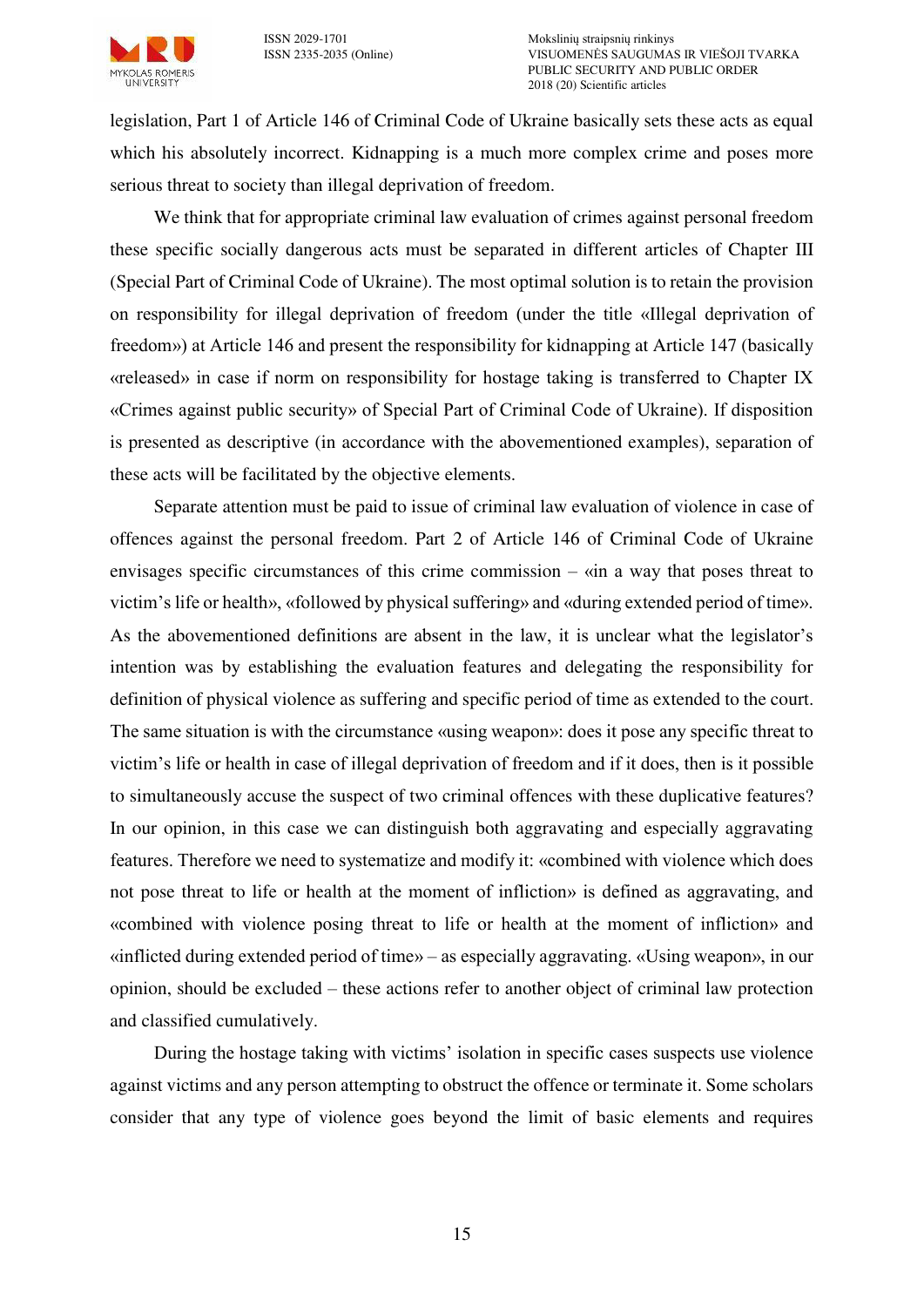

 $\overline{a}$ 

ISSN 2029-1701 Mokslinių straipsnių rinkinys VISUOMENĖS SAUGUMAS IR VIEŠOJI TVARKA PUBLIC SECURITY AND PUBLIC ORDER 2018 (20) Scientific articles

cumulative classification<sup>7</sup>. But we cannot agree with this opinion  $-$  why should the action taken by suspect who has deprived the victim of freedom (regardless of terms) be referred to basic elements, and any demonstration of violence – e.g. single strike – to be considered as separate crime and classified cumulatively?

In this case threat is posed to person's health requiring separate criminal law evaluation. But any violent actions which are not aimed at victim's homicide or to cause grievous bodily harm are covered by the definition of violence when person's actions are aimed at different objects but still essentially connected<sup>8</sup>. Hostage taking is a good example because the social aspect of this crime is not revealed in deprivation of freedom or posing threat to life or health.

In case of hostage taking suspects mostly threaten to kill the hostages responding to failure to meet one's demands (which defines the intimidation as classifying feature). But is there a proper justification for applicable legislative regulation of psychological violence as hostage taking classifying feature (limitation of violence by threatening to kill the victims)? It is obvious that there is no more dangerous threat than clear dependency of the suspect's aim from the intimidation intensity<sup>9</sup> with immediate use of the most «efficient» means of addressees' persuasion. But if we classify the crime as hostage taking using the psychological violence as a feature if threat is posed to two or more persons, how can we evaluate the same offence if only one person is threatened? Or if there are few hostages and only one of them is subject to such threats?

It is optimal to simplify the classification of physical and mental violence during hostage seizure. It requires extension of Article 147 of the Criminal Code of Ukraine with classifying feature «…combined with violence posing threat to health or life or with threats to use such violence…» (simultaneously excluding the feature «…combined with threat of physical elimination…»). In this case trivial injuries which did not result in short-term health problems or short-term loss of labor capacity including punching or battery which did not pose threat to life or health at the moment of occurrence will be taken as features of simple crime elements. Trivial injuries which resulted in short-term health problems or short-term loss of labor capacity or other violent actions posing threat to life or health at the moment of occurrence but haven't

<sup>7</sup> Афанасьев Н. Н. Международно-правовая база борьбы с терроризмом [Текст] / Н. Н. Афанасьев // Закон и право – 2001. – № 4 – С. 11; Бажанов М. И. Уголовное право Украины. Общая часть: Учебник [Текст] / Бажанов М. И. – Днепропетровск : Пороги, 1992. – C. 114.

 $8$  Антипенко В. Поняття тероризму (кримінально-правове визначення) [Текст] / Володимир Антипенко // Право України. – 1999. – № 2. – С. 93.

<sup>9</sup> Александер Й. Терроризм в современном капиталистическом обществе [Текст] / Йозеф Александер. – М. : ИНИОН АН СССР, 1987. – C. 44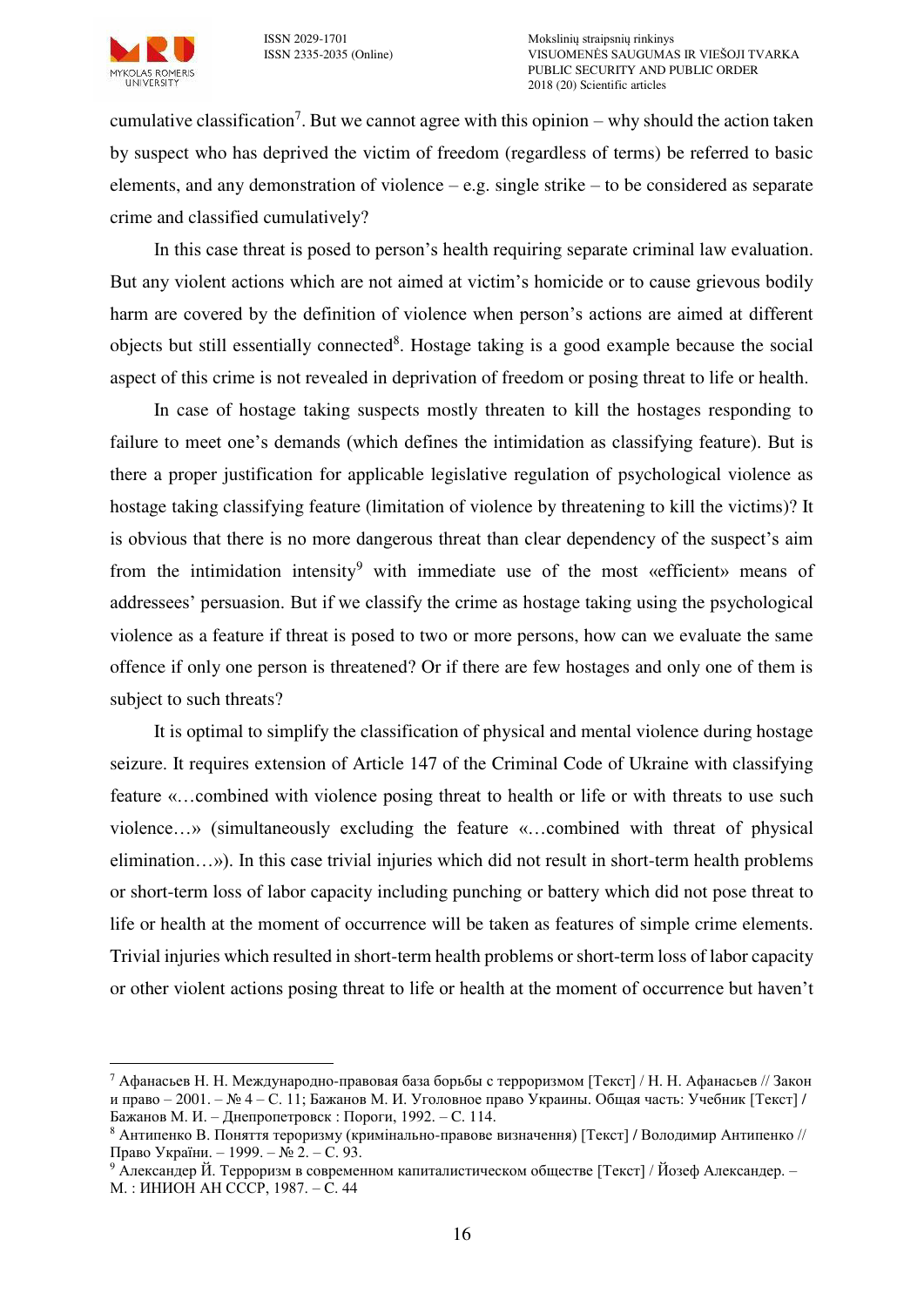

led to the abovementioned consequences (including threats to use violence) are proposed to be characterized as aggravating condition.

Finally, we would like to note that the issue of criminal law classification of crimes against personal freedom requires urgent improvement of relevant legislative base and proper judicial interpretation of law enforcement practice.

## **REFERENCES**

- 1. Александер Й. Терроризм в современном капиталистическом обществе [Текст] / Йозеф Александер. – М. : ИНИОН АН СССР, 1987. – 65 с.
- 2. Антипенко В. Поняття тероризму (кримінально-правове визначення) [Текст] / Володимир Антипенко // Право України. – 1999. – № 2. – С. 92–95.
- 3. Афанасьев Н. Н. Международно-правовая база борьбы с терроризмом [Текст] / Н. Н. Афанасьев // Закон и право – 2001. – № 4 – С. 8–13.
- 4. Бажанов М. И. Уголовное право Украины. Общая часть: Учебник [Текст] / Бажанов М. И. – Днепропетровск : Пороги, 1992. – 166 с.
- 5. Бойко Н.В. Ответственность за незаконное лишение свободы по советскому уголовному праву : автореф. дис. на соискание научн. степени канд. юрид. наук : спец. 12.00.08 ,,Уголовное право и криминология, исправительно-трудовое право" [Текст] / Н.В. Бойко. – X., 1989. – 24 с.
- 6. Бриллиантов А. Похищение человека или захват заложника ? [Текст] / Александр Бриллиантов // Российская юстиция. – 1999. – № 6. – С. 43.
- 7. Володіна О. О. Кримінальна відповідальність за викрадення людини (аналіз складу злочину) : автореф. дис. на здобуття наук. ступеня канд. юрид. наук : спец. 12.00.08 ,,Кримінальне право та кримінологія; кримінально-виконавче право" [Текст] / О. О. Володіна. – Х., 2003. – 20 с.
- 8. Габибова Г. Отграничение похищения человека от захвата заложника [Текст] / Гюльнара Габибова // Законность. – 2002. – № 11. – С. 49–51.
- 9. Гаухман Л. Об ответственности за захват заложников [Текст] / Лев Гаухман, Сергей Максимов, Светлана Сауляк // Законность. – 1994. – № 10. – С. 43–46.
- 10. Зубкова В. И. Ответственность за похищение человека по уголовному законодательству России [Текст] / В. И. Зубкова, И. М. Тяжкова // Вестник Московского университета. Серия 11 "Право". – 1996. – № 2. – С. 54–60.
- 11. Лысов М. Ответственность за незаконное лишение свободы, похищение человека и захват заложников [Текст] / Михаил Лысов // Российская юстиция. – 1994. – № 5. – С. 40–41.
- 12. Терроризм: психологические корни и правовые оценки (круглый стол журнала "Государство и право") [Текст] // Государство и право. – 1995. – № 4. – С. 20–47.

# **ASMENS LAISVĖS APSAUGA PASITELKUS KRIMINALINĘ TEISĘ: PROBLEMOS IR JŲ SPRENDIMO BŪDAI**

# **Mykhailo Akimov\***

Tarptautinių santykių nacionalinė akademija

#### **S a n t r a u k a**

Straipsniu siekiama aptarti tai, kaip kriminalinės tesės priemonėmis užtikrinama asmens laisvė Ukrainoje. Ši socialinė vertybė yra viena iš labiausiai pažeidžiamų mūsų šalyje dėl neigiamų pokyčių,